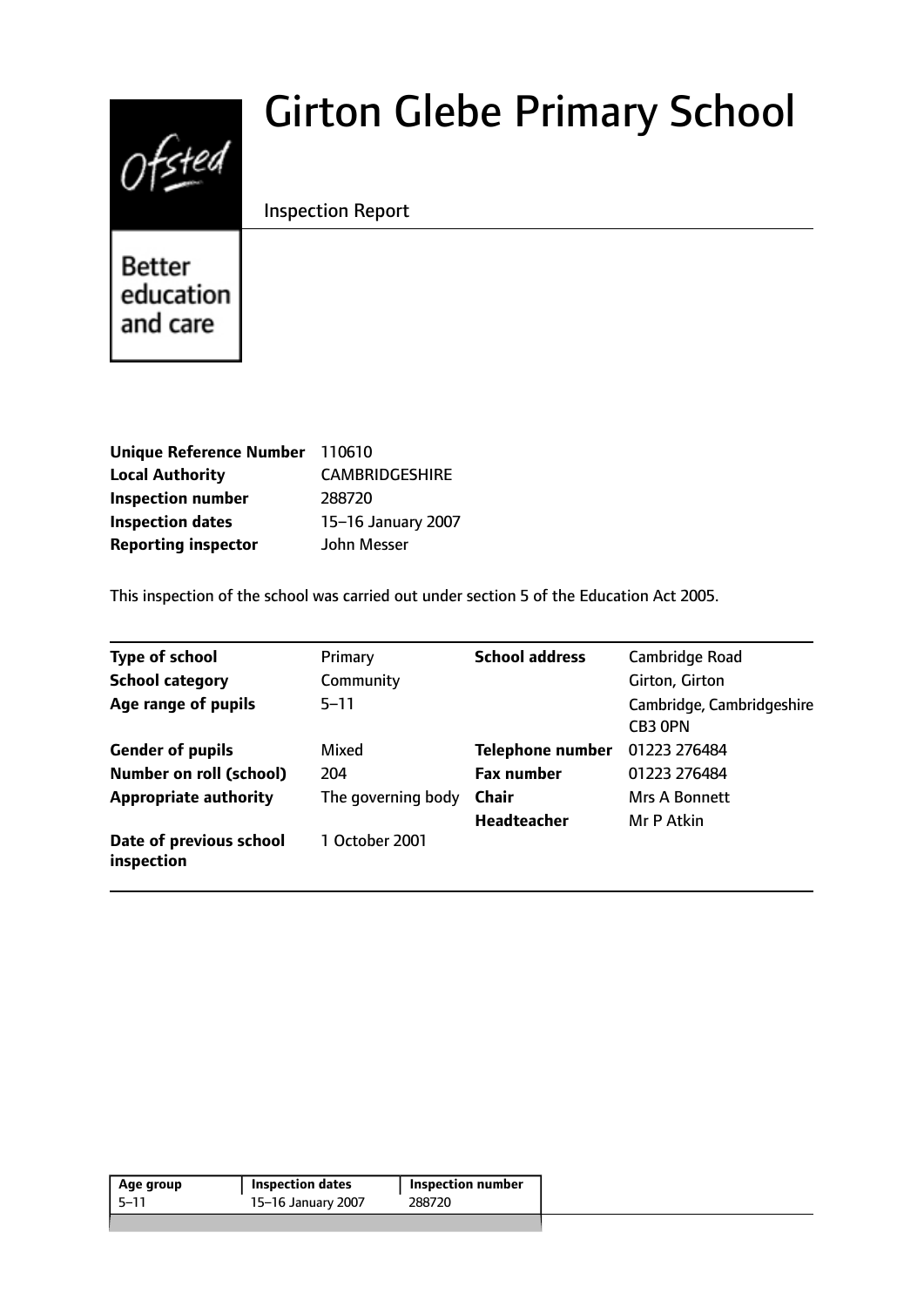© Crown copyright 2007

Website: www.ofsted.gov.uk

This document may be reproduced in whole or in part for non-commercial educational purposes, provided that the information quoted is reproduced without adaptation and the source and date of publication are stated.

Further copies of this report are obtainable from the school. Under the Education Act 2005, the school must provide a copy of this report free of charge to certain categories of people. A charge not exceeding the full cost of reproduction may be made for any other copies supplied.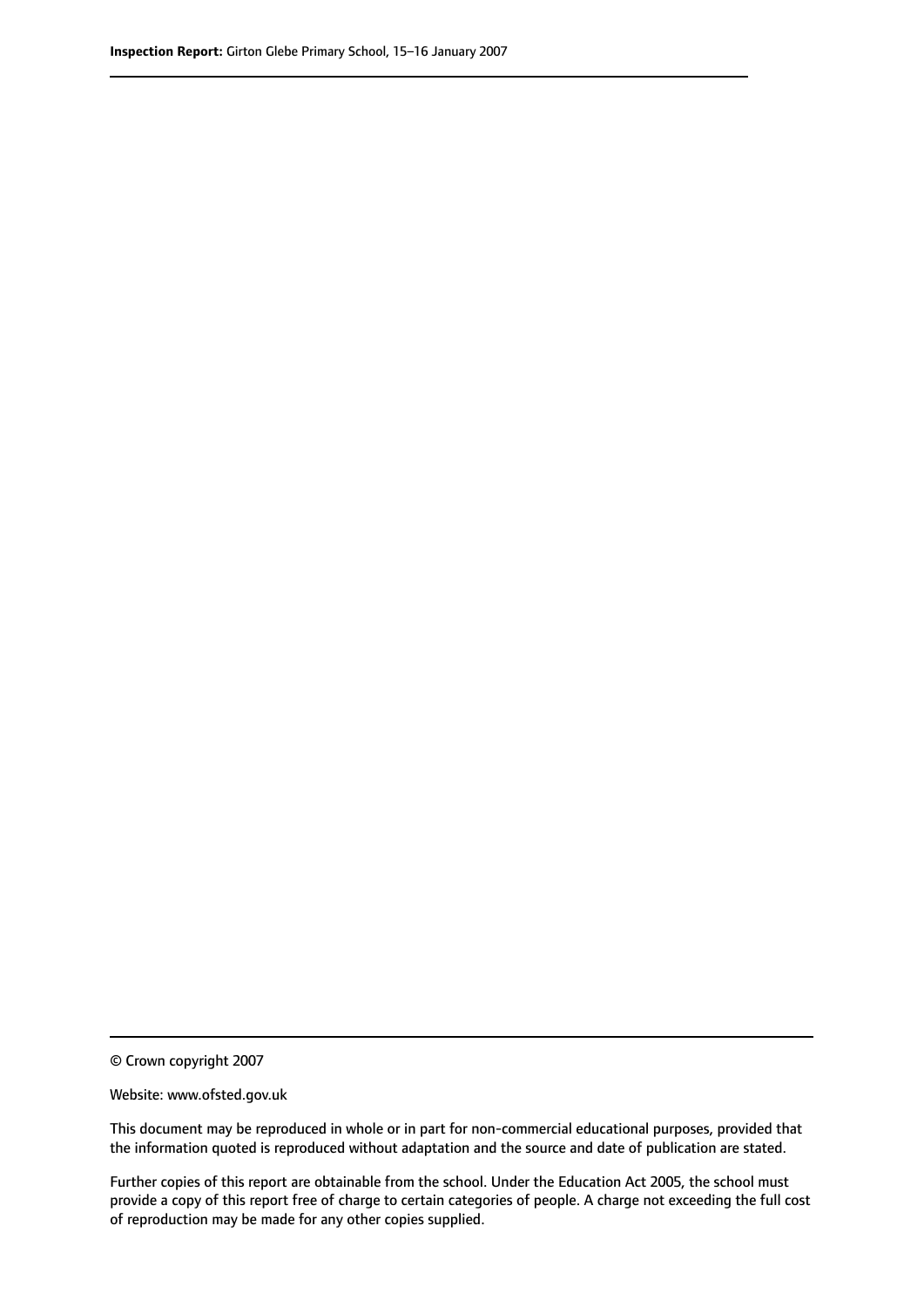# **Introduction**

The inspection was carried out by two Additional Inspectors.

### **Description of the school**

Children are taught in seven classes in this village primary school. The majority of pupils are from White British families but nearly a quarter are from ethnic minority backgrounds. A small number of pupils speak English as an additional language and of these, several are at an early stage of learning to speak English. The proportion of pupils entitled to free school meals is below average. Attainment on entry is generally average but in 2003 it was exceptionally high. The proportion of pupils with learning difficulties or disabilities is average. The proportion of pupils who enter or leave the school part-way through their education is above average.

#### **Key for inspection grades**

| Grade 1 | Outstanding  |
|---------|--------------|
| Grade 2 | Good         |
| Grade 3 | Satisfactory |
| Grade 4 | Inadequate   |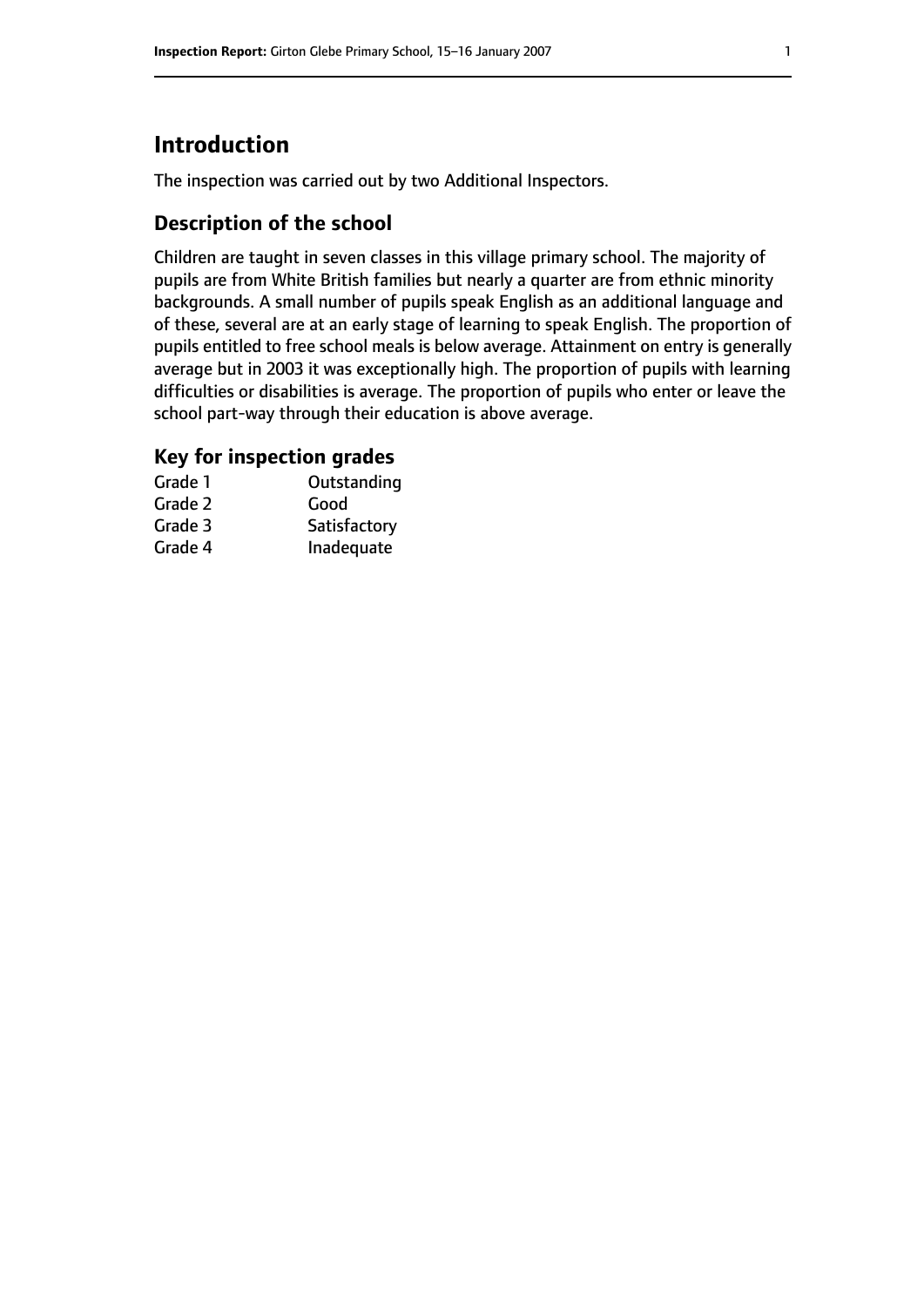# **Overall effectiveness of the school**

#### **Grade: 3**

The school judges its overall effectiveness as good but inspection findings show that it is satisfactory. Within this overall picture there are significant strengths as well as important areas for improvement. Personal development is good. Pupils are generally well behaved. They are keen to learn and eager to succeed. Most enjoy school. They work and play happily together. School musical performances, in which everyone is fully involved, give them good opportunities to act, sing and play instruments. This does much to foster their self-confidence. The curriculum is satisfactory and is enriched by a good range of after-school clubs and sporting activities. Care, support and guidance are satisfactory. Pupils say that they feel safe and secure in school. They have a good understanding of how to eat sensibly, stay healthy and keep fit. Sound foundations are laid for their future learning and working lives.

The quality of teaching and learning is satisfactory. The quality of teaching ranges from outstanding to inadequate. In the Reception class teaching is inadequate because behaviour is not managed successfully. Consequently, children do not always make as much progress as they should and standards are not as high as would normally be expected of this age group. In Years 1 and 2 teaching is good and pupils achieve well. By Year 2 standards are above average in reading, writing and mathematics. In Years 3 to 6 teaching is always at least satisfactory and often better. However, teachers do not always expect enough of pupils, especially the more able, and sometimes activities are not sufficiently stimulating. As a result, pupils' achievement in Years 3 to 6 is uneven. In some classes it is good but in others satisfactory. Progress accelerates in Year 6 where standards observed are above average in English and science and average in mathematics and information and communication technology (ICT). The school has correctly identified the need to improve the performance of the more able pupils in mathematics and science.

The leadership and management of the school are satisfactory. The headteacher has gained the confidence and respect of parents and the community. He has recently developed good systems to measure the amount of progress that pupils make in reading, writing, mathematics and science. Data is carefully analysed to find out if pupils are making enough progress and where extra learning support might be needed. The systems are new and have not yet had their full impact on raising standards but there are clear indications that achievement is improving as a result. The school's self-evaluation is adequate because it recognises strengths and weaknesses. It has correctly identified the need to develop the roles of subject leaders so that they have greater influence on improving achievement across the school. The governing body is well informed and monitors the work of the school closely. Finances are managed well and the school provides satisfactory value for money.

#### **What the school should do to improve further**

• Improve the quality of teaching and learning in the Reception class so that children make better progress.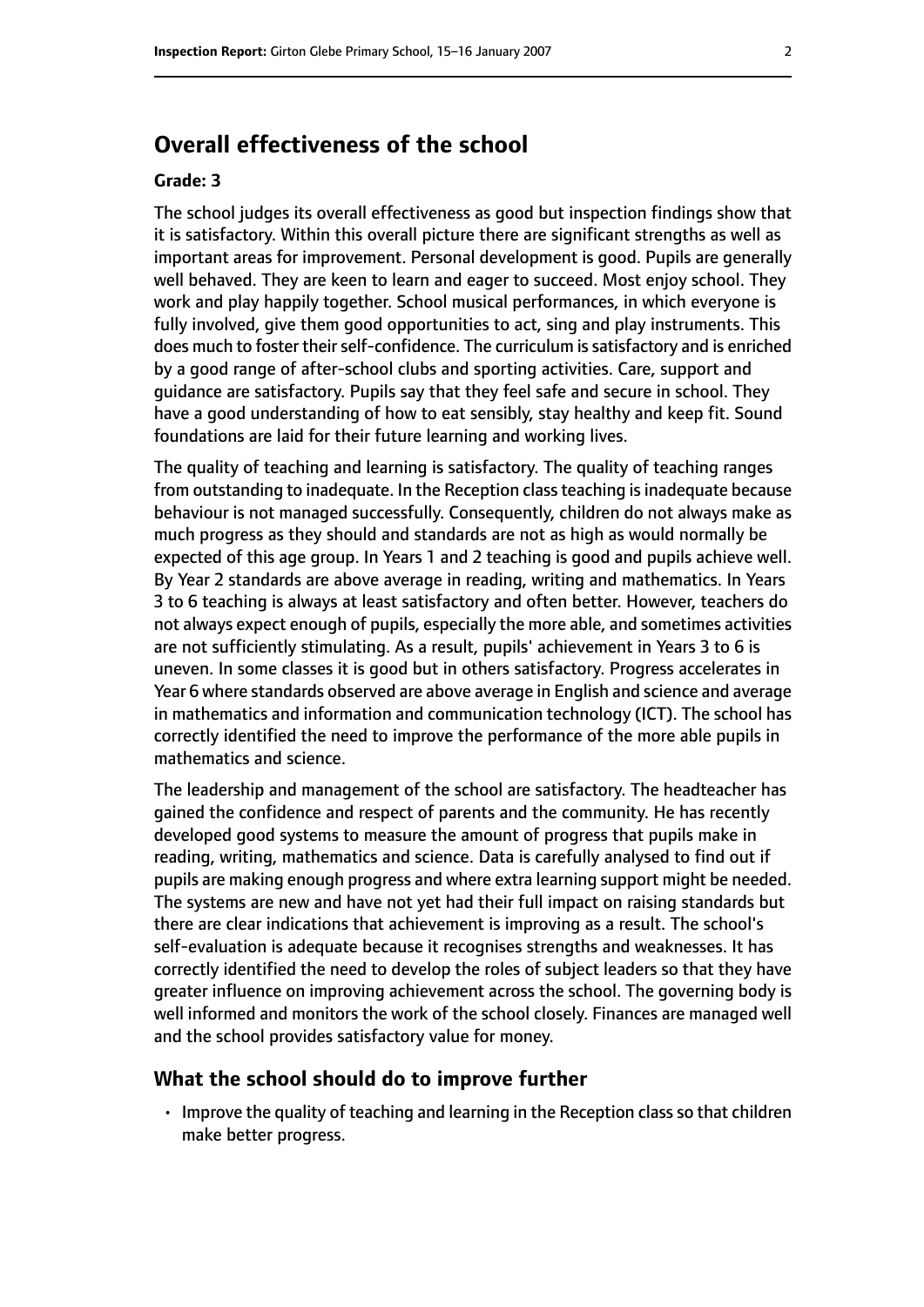- Raise teachers' expectation of the standards that the more able pupils are capable of attaining in mathematics and science.
- Provide more guidance for teachers about how to make lessons more exciting.
- $\cdot$  Develop the roles of subject leaders so that they take more responsibility for raising standards across the school.

# **Achievement and standards**

#### **Grade: 3**

Achievement and standards are satisfactory overall, although children do not make enough progress in the Reception class. Standards are below those normally expected and they are capable of achieving more.

Pupils achieve well in Years 1 and 2 and by Year 2 standards in reading, writing and mathematics are usually above average. The results of national assessments for pupils in Year 2 in 2006 were high in reading, writing, mathematics and science but this was an exceptionally able group of pupils who were very advanced when they started school.

Pupils' achievement in Years 3 to 6 is inconsistent. Most groups of pupils, including those from minority ethnic backgrounds, achieve satisfactorily. In recent years the standards attained by the more able pupils in mathematics and science have been too low. This is because teachers do not always expect enough of them or give them sufficiently challenging work. The school's performance in national tests in 2006 was above average in English but below in mathematics and science. However, this year group had a higher than usual proportion of pupils with learning difficulties and their learning was interrupted by staff absence. Standards in Year 6 are now above average in English and science and average in mathematics and ICT.

# **Personal development and well-being**

#### **Grade: 2**

Personal development is good. Pupils' moral, social and cultural development is good but there are too few opportunities for pupils to develop spiritual awareness. Behaviour in lessons and around the school is mostly good although a small minority of pupils in Reception do not behave well. Attitudes to work are positive but some pupils are unable to sustain their concentration, especially when the work does not interest or challenge them sufficiently. Attendance is average and the school takes appropriate steps to promote improvement. Pupils say that incidents of bullying are rare and are dealt with quickly. Most enjoy school and value the friendships they form. School and class councils provide them with a voice in the running of the school and they are pleased to be involved in decision making. Sport is strongly promoted. Older pupils act as playground leaders to organise games. Pupils have a good understanding of a balanced diet and the 'Health Promoting Schools' project has been highly successful. Pupils are sensitive to the needs of others and wholeheartedly support fundraising events.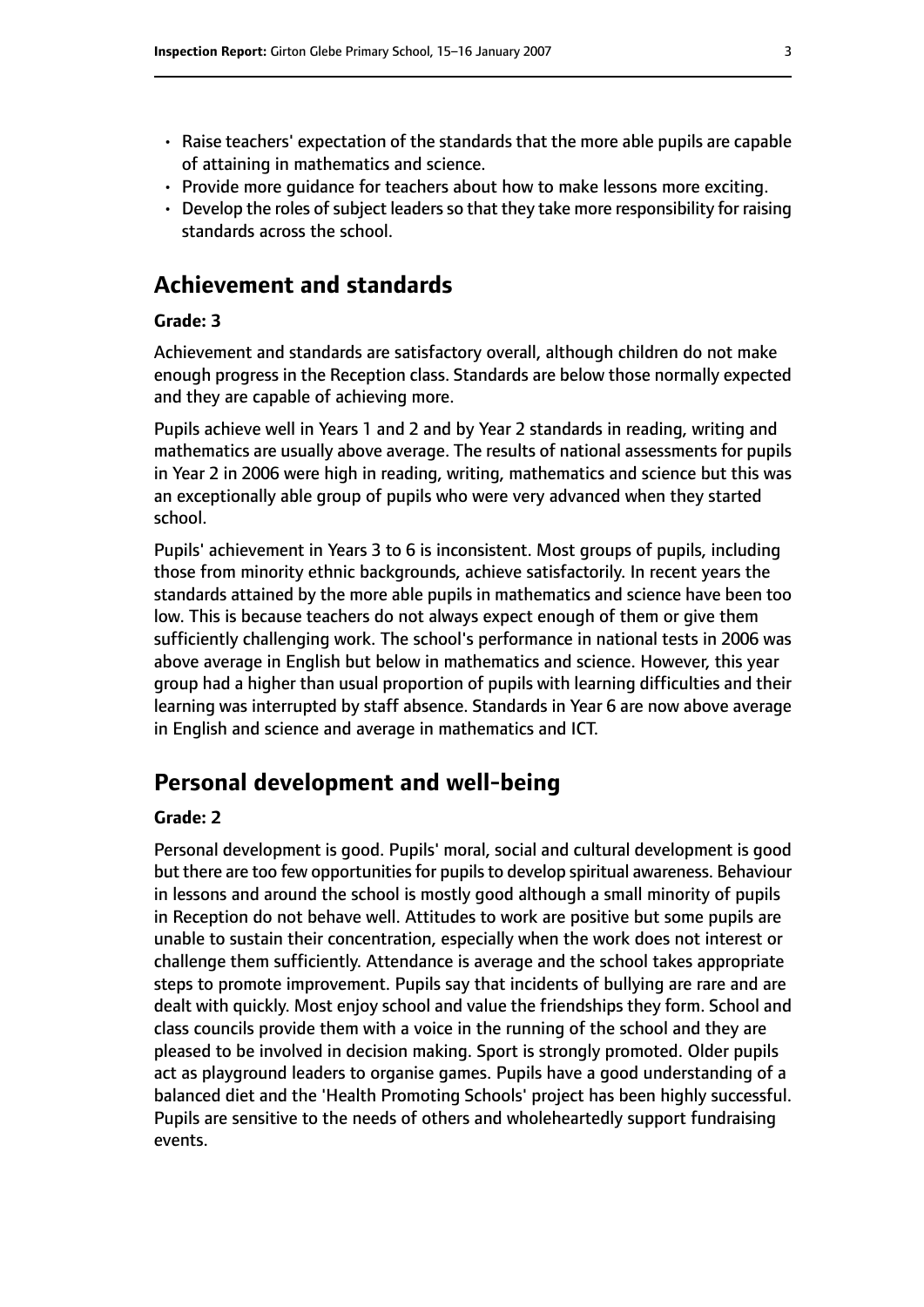# **Quality of provision**

#### **Teaching and learning**

#### **Grade: 3**

Teaching and learning, whilst satisfactory overall, vary widely. Behaviour is generally managed well but in the Reception class the poor behaviour of a small minority of pupils interferes with the learning of all. Teachers do not always expect enough of pupils, especially the more able, so they do not always learn as rapidly as they should. Lessons are planned thoroughly but many activities are not particularly stimulating. Pupils' relationships with teachers and support staff are good and staff know their pupils well. This helps pupils to communicate easily with staff. Lower attaining pupils and those with learning difficulties have carefully planned activities that help them to make satisfactory progress. Pupils who are at an early stage of learning to speak English also receive the support that they need to progress satisfactorily alongside others in the class.

#### **Curriculum and other activities**

#### **Grade: 3**

The curriculum is satisfactory. It is enriched by a good range of visits and visitors to the school. There is appropriate emphasis on teaching literacy, numeracy and ICT. The school has made a start in using ICT to make links between subjects. The school has recognised the need to develop an innovative curriculum that captures the interest and imagination of all pupils. Educational visits are carefully planned and provide valuable experiences that bring subjects alive. The school places appropriate emphasis on the cultures and faiths of other countries and their people so that pupils are learning how to appreciate our multi-cultural society. A good range of clubs and out of school activities enables pupils to extend their sporting and musical interests. French is taught to pupils in Years 3 to 6 and makes a good contribution to communication skills.

#### **Care, guidance and support**

#### **Grade: 3**

Care, guidance and support are satisfactory overall. The care of pupils is good. Staff know the pupils and their families well. Risk assessments are completed thoroughly to ensure that pupils learn in a safe and secure environment. Child protection and other safety procedures are thorough. The school is developing good systems for tracking pupils' progress. However, the information is not yet being used effectively by teachers to quide and support pupils in their work so that achievement is increased. Targets have been introduced recently but the impact of these islimited and discussions with pupils indicate that they are not fully aware of how they can improve their work.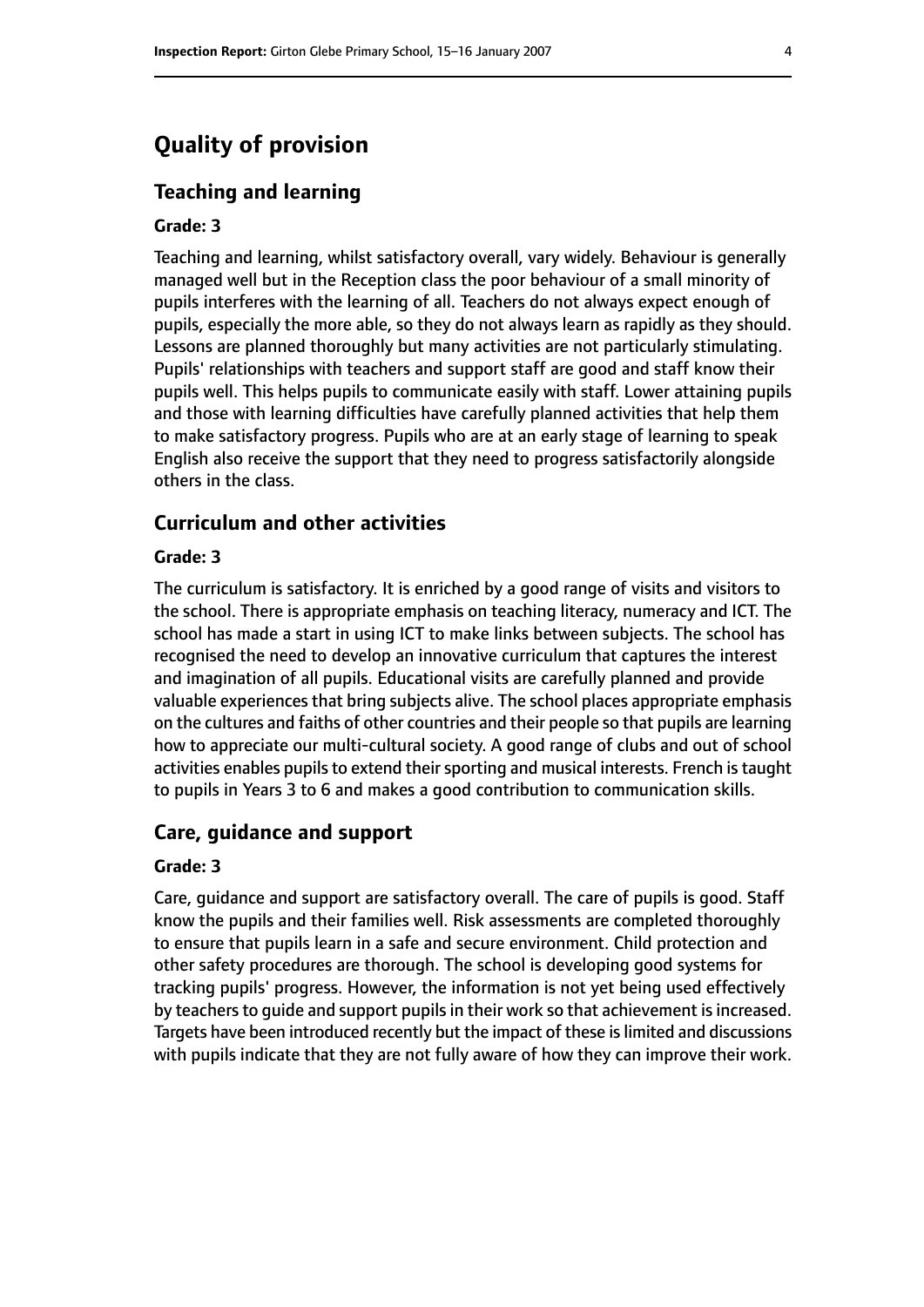# **Leadership and management**

#### **Grade: 3**

The headteacher has been in post for two years and is determined to raise standards across the school. However, his efforts have not yet had their full impact. A succession of staff absences has interrupted teaching and pupils' learning. Subject leaders have yet to develop strategies to promote consistently good achievement in their areas of responsibility. There is insufficient guidance for new teachers to improve teaching and learning. Parents are satisfied with the education provided for their children. They particularly like the friendly atmosphere but a significant number regretted that the school does not seem to aspire to excellence. Whilst the school's evaluation of its strengths and weaknesses shows that it knows how to move forward, its evaluation of its present overall effectiveness is over generous and indicates a degree of self-satisfaction that is not actually warranted by its performance. The key issues for improvement from the last inspection have been tackled successfully. The school has correctly identified areas for development and good plans have been laid to raise standards. Early indications are that standards are improving and that this year's national test results will be better than last. The school has satisfactory capacity to improve further.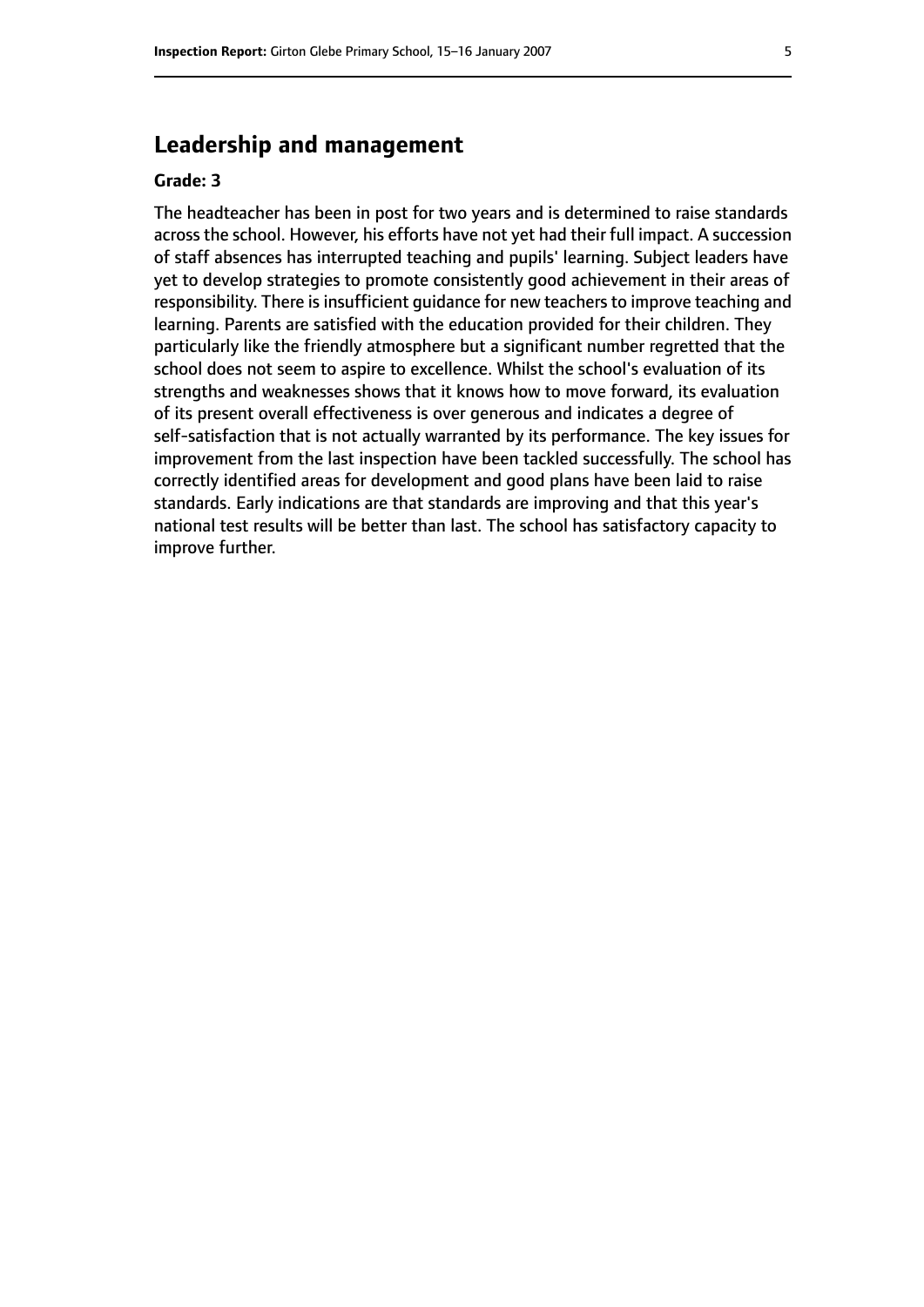**Any complaints about the inspection or the report should be made following the procedures set out inthe guidance 'Complaints about school inspection', whichis available from Ofsted's website: www.ofsted.gov.uk.**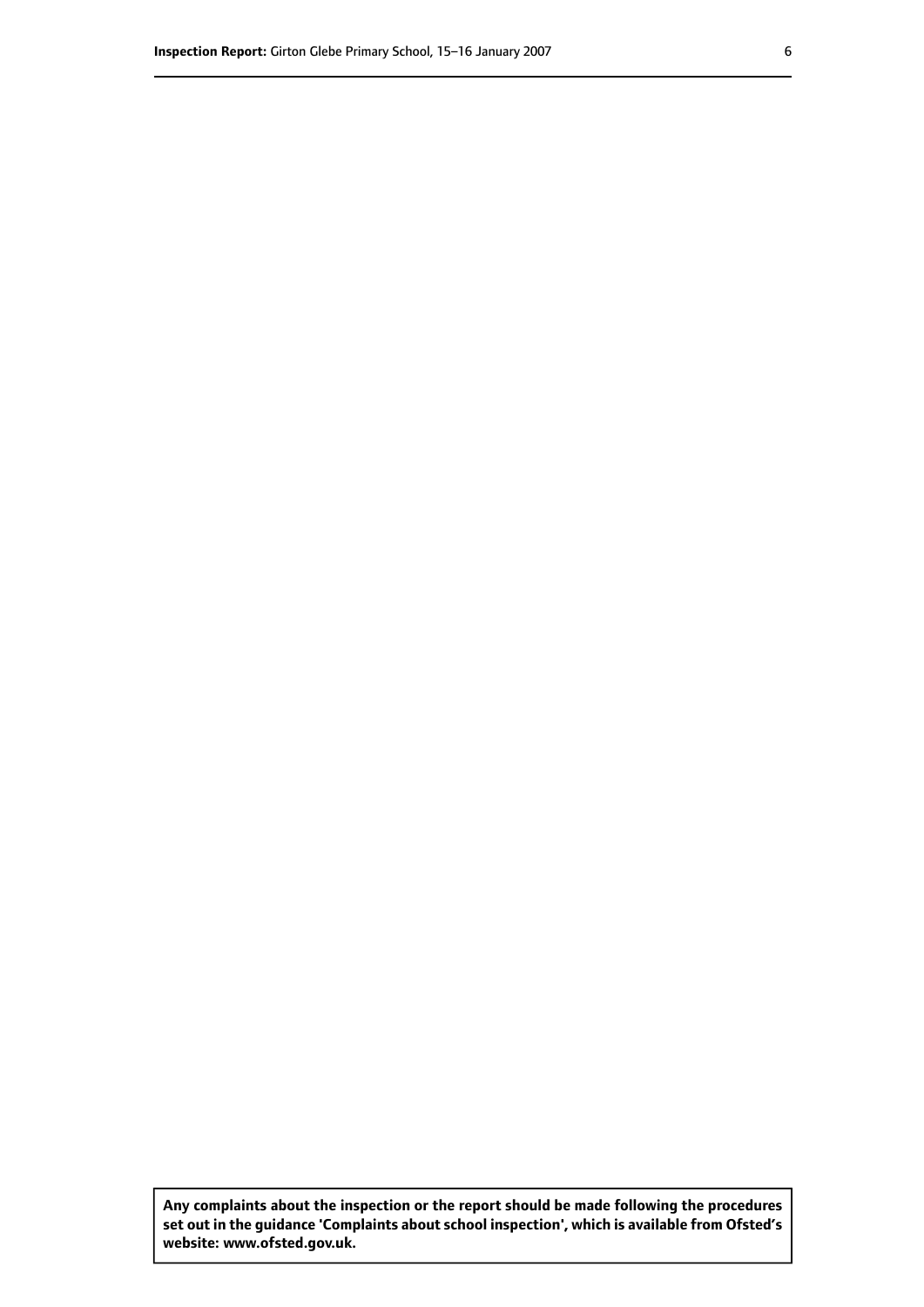# **Inspection judgements**

| Key to judgements: grade 1 is outstanding, grade 2 good, grade 3 satisfactory, and grade 4 | <b>School</b>  |
|--------------------------------------------------------------------------------------------|----------------|
| inadeauate                                                                                 | <b>Overall</b> |

# **Overall effectiveness**

| How effective, efficient and inclusive is the provision of education, integrated<br>care and any extended services in meeting the needs of learners? |     |
|------------------------------------------------------------------------------------------------------------------------------------------------------|-----|
| How well does the school work in partnership with others to promote learners'<br>well-being?                                                         |     |
| The quality and standards in the Foundation Stage                                                                                                    |     |
| The effectiveness of the school's self-evaluation                                                                                                    |     |
| The capacity to make any necessary improvements                                                                                                      |     |
| Effective steps have been taken to promote improvement since the last<br>inspection                                                                  | Yes |

## **Achievement and standards**

| How well do learners achieve?                                                                               |  |
|-------------------------------------------------------------------------------------------------------------|--|
| The standards <sup>1</sup> reached by learners                                                              |  |
| How well learners make progress, taking account of any significant variations between<br>groups of learners |  |
| How well learners with learning difficulties and disabilities make progress                                 |  |

# **Personal development and well-being**

| How good is the overall personal development and well-being of the<br>learners?                                  |  |
|------------------------------------------------------------------------------------------------------------------|--|
| The extent of learners' spiritual, moral, social and cultural development                                        |  |
| The behaviour of learners                                                                                        |  |
| The attendance of learners                                                                                       |  |
| How well learners enjoy their education                                                                          |  |
| The extent to which learners adopt safe practices                                                                |  |
| The extent to which learners adopt healthy lifestyles                                                            |  |
| The extent to which learners make a positive contribution to the community                                       |  |
| How well learners develop workplace and other skills that will contribute to<br>their future economic well-being |  |

# **The quality of provision**

| How effective are teaching and learning in meeting the full range of the<br>  learners' needs?               |  |
|--------------------------------------------------------------------------------------------------------------|--|
| How well do the curriculum and other activities meet the range of needs<br>$\mid$ and interests of learners? |  |
| How well are learners cared for, quided and supported?                                                       |  |

 $^1$  Grade 1 - Exceptionally and consistently high; Grade 2 - Generally above average with none significantly below average; Grade 3 - Broadly average to below average; Grade 4 - Exceptionally low.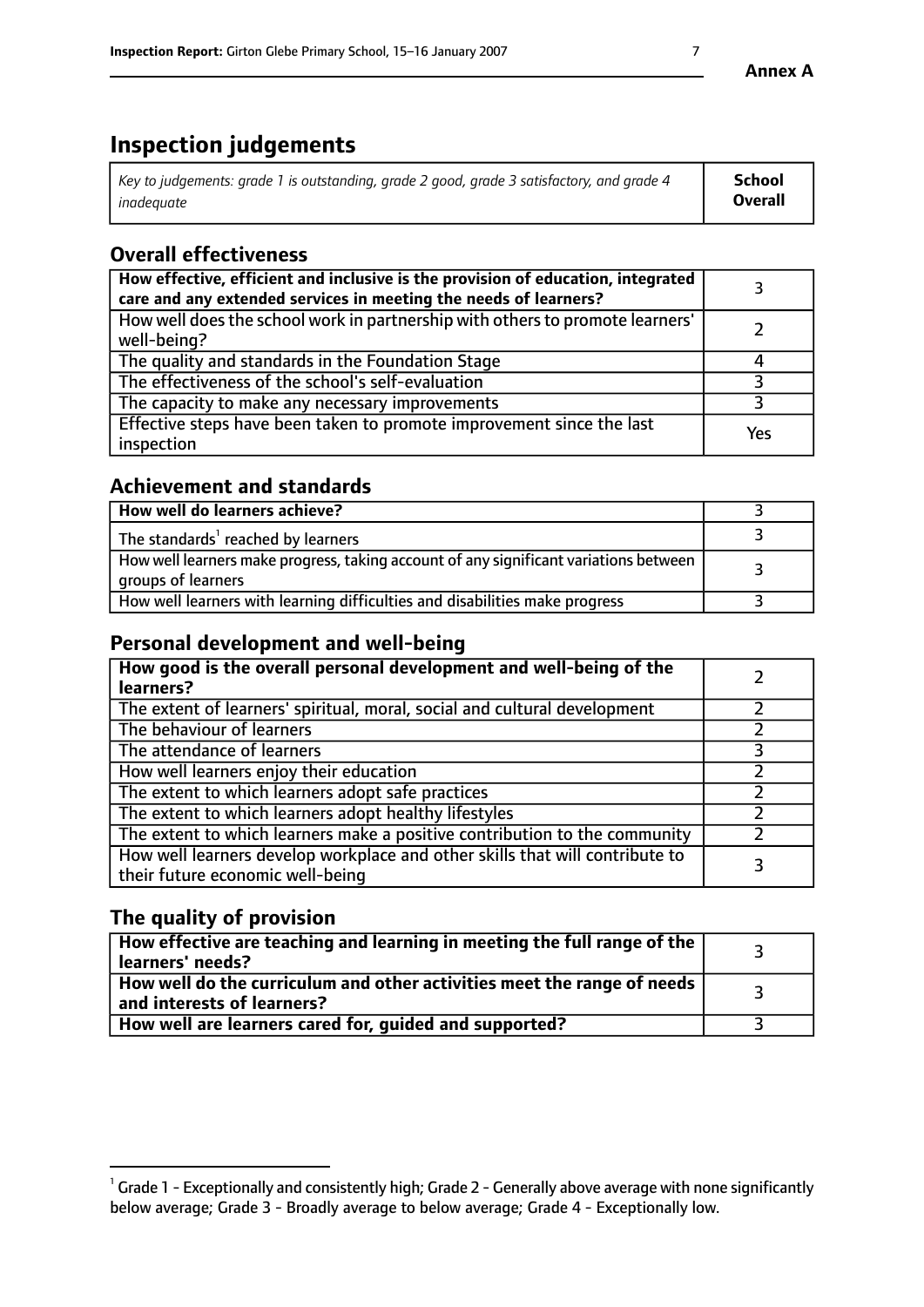# **Leadership and management**

| How effective are leadership and management in raising achievement<br>and supporting all learners?                                              |           |
|-------------------------------------------------------------------------------------------------------------------------------------------------|-----------|
| How effectively leaders and managers at all levels set clear direction leading<br>to improvement and promote high quality of care and education |           |
| How effectively performance is monitored, evaluated and improved to meet<br>challenging targets                                                 | 3         |
| How well equality of opportunity is promoted and discrimination tackled so<br>that all learners achieve as well as they can                     |           |
| How effectively and efficiently resources, including staff, are deployed to<br>achieve value for money                                          | 3         |
| The extent to which governors and other supervisory boards discharge their<br>responsibilities                                                  | 3         |
| Do procedures for safequarding learners meet current government<br>requirements?                                                                | Yes       |
| Does this school require special measures?                                                                                                      | No        |
| Does this school require a notice to improve?                                                                                                   | <b>No</b> |